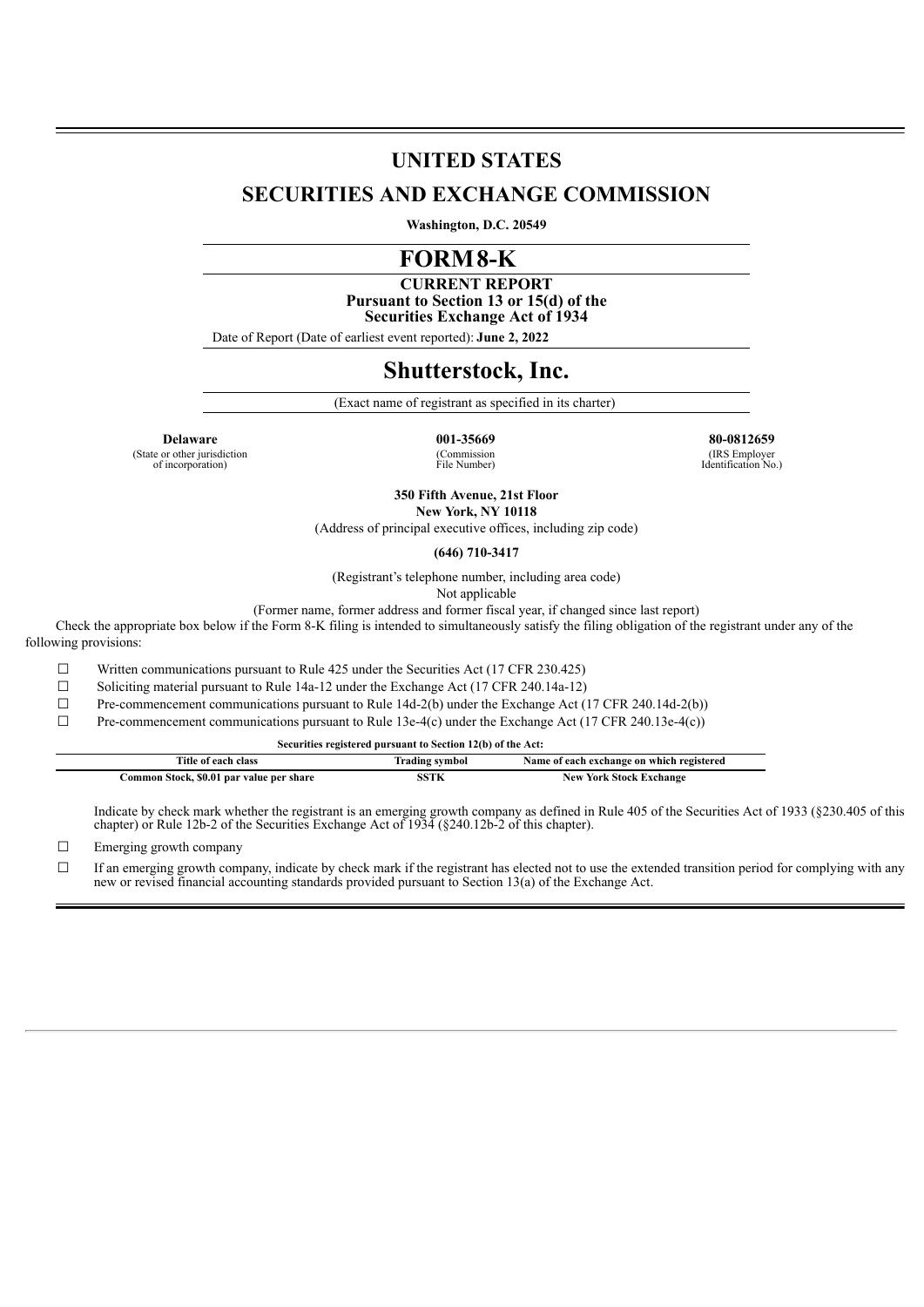#### **Item 5.07 Submission of Matters to a Vote of Security Holders.**

On June 2, 2022, Shutterstock, Inc. (the "Company") held its Annual Meeting of Stockholders (the "Annual Meeting"). As of April 13, 2022, the record date for the Annual Meeting, there were a total of 36,212,904 shares of the Company's common stock outstanding and entitled to vote at the Annual Meeting. At the Annual Meeting, 33,402,215 shares of the Company's common stock were represented in person or by proxy, and therefore a quorum was present.

Described below are the matters voted upon at the Annual Meeting and the voting results.

#### Proposal One - Election of Directors

At the Annual Meeting, the Company's stockholders elected the following Class I director nominees to serve on the Company's Board of Directors until the 2025 Annual Meeting of Stockholders or, in each case, until the director's successor is duly elected and qualified or, if earlier, his or her death, resignation or removal. The votes cast were as follows:

| <b>Director</b>  | For        | Withhold  | <b>Broker Non-Votes</b> |
|------------------|------------|-----------|-------------------------|
| Jonathan Oringer | 30.010.434 | 1.223.061 | 2,168,721               |
| Rachna Bhasin    | 29,801,583 | 1,431,912 | 2,168,721               |

#### Proposal Two - Advisory Vote on the Compensation of the Company's Named Executive Officers

At the Annual Meeting, the Company's stockholders approved, on an advisory basis, the compensation of the Company's named executive officers as disclosed in the Company's proxy statement. The votes cast were as follows:

| ror        | Against | Abstain | <b>Broker Non-Votes</b> |
|------------|---------|---------|-------------------------|
| 30,828,746 | 391,620 | 13.128  | 2,168,721               |

#### Proposal Three - Ratification of Appointment of Independent Registered Public Accounting Firm

At the Annual Meeting, the Company's stockholders ratified the Audit Committee's appointment of PricewaterhouseCoopers LLP as the Company's independent registered public accounting firm for the fiscal year ending December 31, 2022. The votes cast were as follows:

| For          | Against | Abstain | <b>Broker Non-Votes</b> |
|--------------|---------|---------|-------------------------|
| 33, 134, 069 | 259,755 | 8,391   | 2,168,721               |

#### Proposal Four - Approval of the 2022 Omnibus Equity Incentive Plan

At the Annual Meeting, the Company's stockholders approved the 2022 Omnibus Equity Incentive Plan. The votes were cast as follows:

| For        | Against   | Abstain | <b>Broker Non-Votes</b> |
|------------|-----------|---------|-------------------------|
| 23,009,159 | 7,971,139 | 253,199 | 2,168,721               |

#### **Item 9.01 Financial Statements and Exhibits.**

(d) *Exhibits*.

j

Ī

104 Cover Page Interactive Data File - the cover page XBRL tags are embedded within the Inline XBRL document.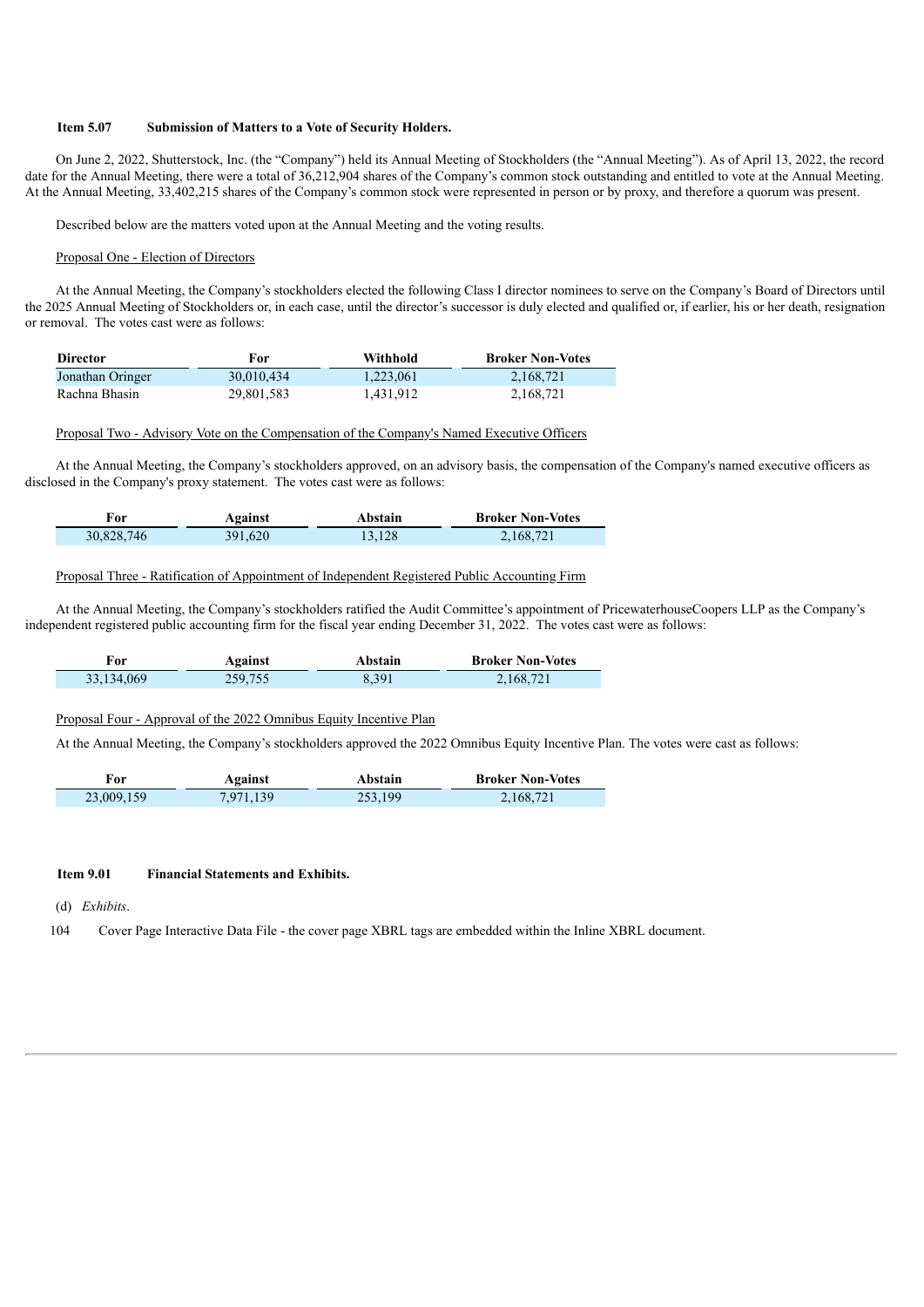| Exhibit No. | <b>Exhibit Description</b>                                                                                |  |
|-------------|-----------------------------------------------------------------------------------------------------------|--|
| 104         | Cover Page Interactive Data File - the cover page XBRL tags are embedded within the Inline XBRL document. |  |
|             |                                                                                                           |  |
|             |                                                                                                           |  |
|             |                                                                                                           |  |

**EXHIBIT INDEX**